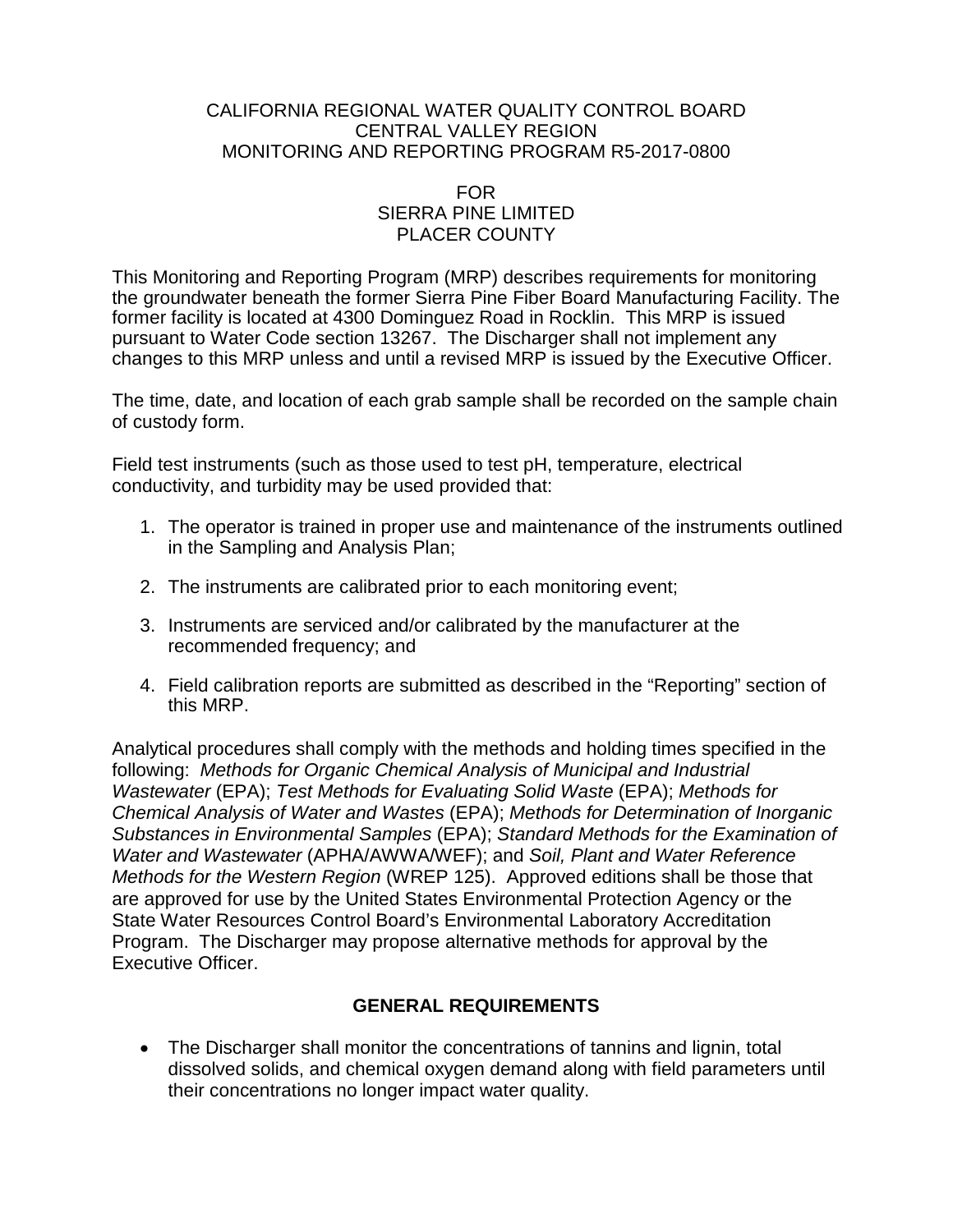• The Discharger shall maintain current and future monitoring wells (if necessary) so representative samples from the aquifer can be collected.

#### **GROUNDWATER MONITORING**

Prior to sampling, depth to groundwater measurements shall be measured in each monitoring well to the nearest 0.01 feet. Groundwater elevations shall then be calculated to determine groundwater gradient and flow direction. Analytical methods shall be selected to provide reporting limits below the Water Quality Limit for each constituent.

Quarterly groundwater monitoring shall occur in the first (January – March), second (April – June), third (July - September), and fourth (October – December) quarter of each calendar year. At a minimum, the following data shall be collected from background monitoring well (MW-1), MW-2, MW-3, replacement well (MW-3R), M-2, and M-3 during each monitoring event.

| <b>Constituent</b>                    | <b>EPA Test</b><br><b>Method</b> | <b>Units</b> | <b>Type of</b><br><b>Sample</b> | <b>Sampling</b><br><b>Frequency</b> | Reporting<br><b>Frequency</b> |
|---------------------------------------|----------------------------------|--------------|---------------------------------|-------------------------------------|-------------------------------|
| Depth to<br>groundwater               | <b>NA</b>                        | $0.01$ feet  | Measurement                     | Quarterly                           | Semi-Annual                   |
| Groundwater<br>elevation <sup>1</sup> | <b>NA</b>                        | $0.01$ feet  | Calculated                      | Quarterly                           | Semi-Annual                   |
| Gradient<br>magnitude                 | <b>NA</b>                        | feet/feet    | Calculated                      | Quarterly                           | Semi-Annual                   |
| Gradient direction                    | <b>NA</b>                        | degrees      | Calculated                      | Quarterly                           | Semi-Annual                   |
| $pH^2$                                | <b>Field Test</b>                | pH units     | Grab                            | Quarterly                           | Semi-Annual                   |
| Turbidity <sup>2</sup>                | <b>Field Test</b>                | <b>NTU</b>   | Grab                            | Quarterly                           | Semi-Annual                   |
| Specific<br>Conductivity <sup>2</sup> | <b>Field Test</b>                | umhos/cm     | Grab                            | Quarterly                           | Semi-Annual                   |
| Tannins and Lignin                    | 5550B                            | mg/L         | Grab                            | Quarterly                           | Semi-Annual                   |
| <b>Total Dissolved</b><br>Solids      | 2540C                            | mg/L         | Grab                            | Quarterly                           | Semi-Annual                   |
| Chemical Oxygen<br>Demand             | 2540C                            | mg/L         | Grab                            | Quarterly                           | Semi-Annual                   |

<sup>1</sup> Groundwater elevation shall be determined based on depth-to-water measurements using a surveyed measuring point elevation on the well and surveyed reference elevation.

May be measured in the field using hand-held instruments providing that the probe is properly calibrated probe and that calibration records are submitted with the monitoring reports.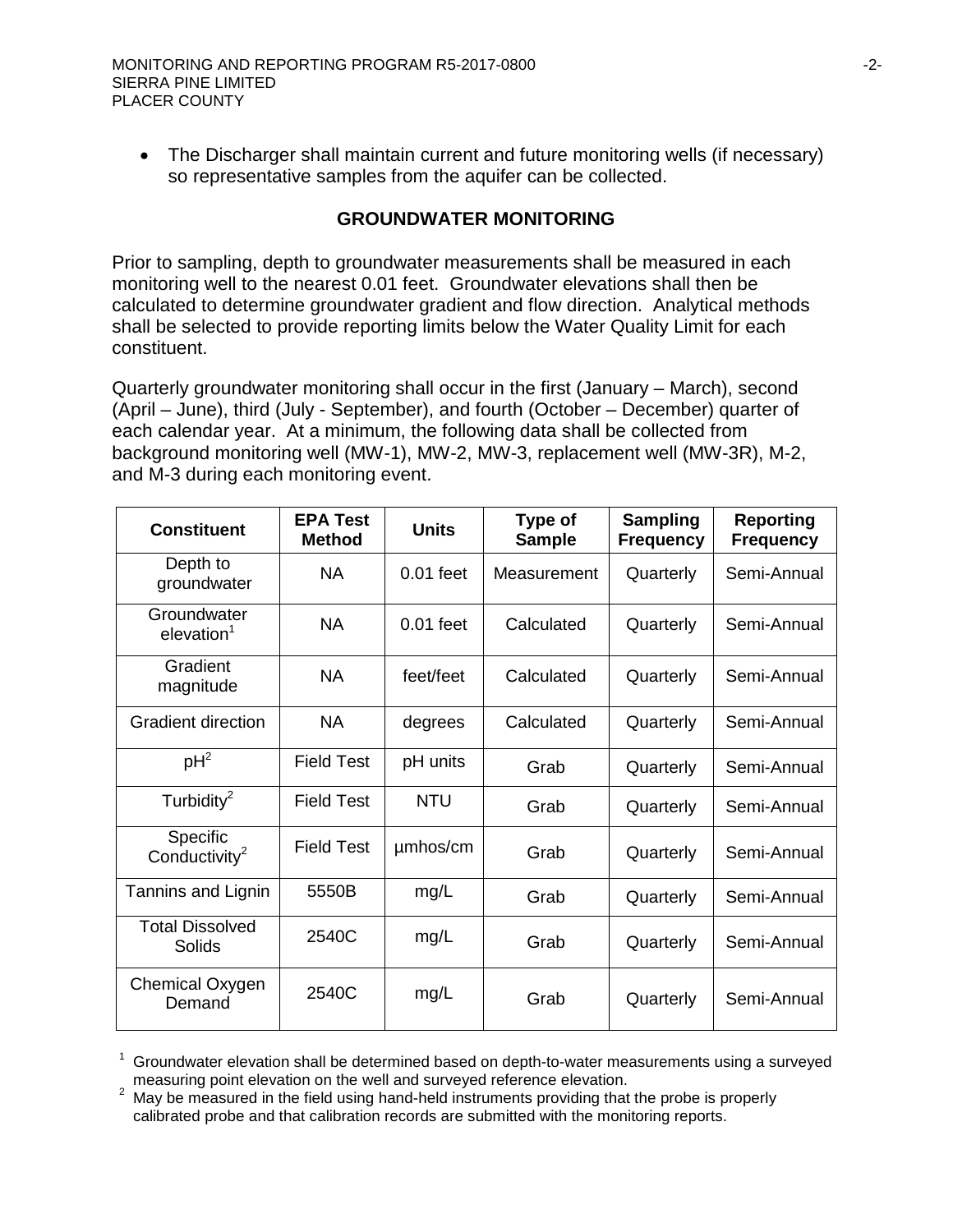### **REPORTING**

All regulatory documents, submissions, materials, data, monitoring reports, and correspondence should be converted to a searchable Portable Document Format (PDF) and submitted electronically. Documents that are less than 50MB should be emailed to:

[centralvalleysacramento@waterboards.ca.gov](mailto:centralvalleysacramento@waterboards.ca.gov)

Documents that are 50 MB or larger should be transferred to a CD, DVD, or flash drive and mailed to the following address:

Central Valley Regional Water Quality Control Board ECM Mailroom 11020 Sun Center Drive, Suite 200 Rancho Cordova, California 95670

To ensure that your submittals are routed to the appropriate staff, the following information block should be included in any correspondence used to transmit documents to this office:

| Sierra Pine Limited, Placer County             |  |                        |  |  |  |  |
|------------------------------------------------|--|------------------------|--|--|--|--|
| Program: Non-15 Compliance   MRP: R5-2017-0800 |  | CIWQS Place ID: 253150 |  |  |  |  |

In reporting monitoring data, the Discharger shall arrange the data in tabular form so that the date, sample type, and reported analytical result for each sample are readily discernible. The data shall be summarized in such a manner to clearly illustrate compliance with the requirements of the Monitoring and Reporting Program, and spatial or temporal trends, as applicable. The results of any monitoring done more frequently than required at the locations specified in the Monitoring and Reporting Program shall be reported to the Central Valley Water Board.

A signed letter transmitting the monitoring reports shall accompany each report. The transmittal letter shall be contain the penalty of perjury statement by the Discharger, or the Discharger's authorized agent, as described in the Standard Provisions General Reporting Requirements Section B.3, which states any person signing a document under this Section shall make the following certification:

*"I certify under penalty of law that I have personally examined and am familiar with the information submitted in this document and all attachments and that, based on my inquiry of those individuals immediately responsible for obtaining the information, I believe that the information is true, accurate, and complete. I am aware that there are significant penalties for submitting false information, including the possibility of fine and imprisonment."*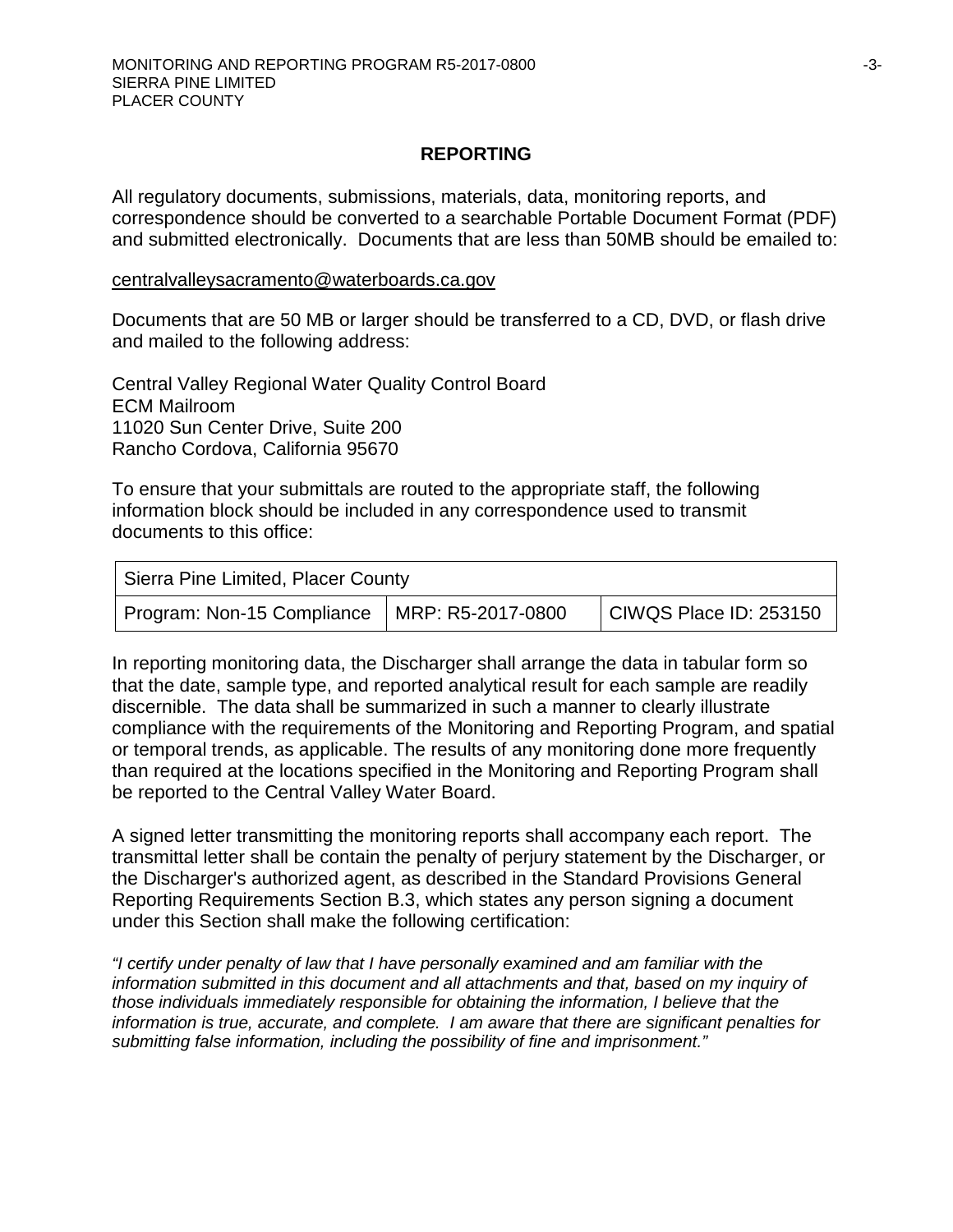As required by the California Business and Professions Code sections 6735, 7835, and 7835.1, all Groundwater Monitoring Reports shall be prepared under the direct supervision of a Registered Professional Engineer or Geologist and signed by the registered professional.

# **A. Semi-Annual Monitoring Reports**

The Discharger shall establish a sampling schedule for groundwater monitoring such that samples are obtained during the first, second, third, and fourth quarter of each calendar year and obtained approximately every three months. Semi-Annual Groundwater Monitoring Reports which include the quarterly sampling results shall be submitted to the Central Valley Water Board by the **1st day of the second month after the reporting period** (i.e., the January-June semi-annual report is due by 1 August of each year). The monitoring report shall include the following:

- 1. Results of the quarterly monitoring of the groundwater in tabular format. The analytical result tables shall include the laboratory PQL for each analyte for each sampling event. A result of "0.0" is not acceptable and shall instead be replaced with "ND <" and the PQL. Any "J" flagged values shall be reported. Results shall be reported exactly as presented on laboratory reports; values shall not be rounded.
- 2. A narrative description of all preparatory, monitoring, sampling, and analytical testing activities for the groundwater monitoring. The narrative shall be sufficiently detailed to verify compliance with the WDR, this MRP, and the Standard Provisions and Reporting Requirements. The narrative shall be supported by field logs for each well documenting depth to groundwater; parameters measured before, during, and after purging; method of purging; calculation of casing volume; and total volume of water purged;
- 3. Calculation of groundwater elevations, determination of groundwater flow direction and gradient on the date of measurement, comparison of previous flow direction and gradient data, and discussion of seasonal trends if any;
- 4. Summary data tables of historical and current groundwater elevations;
- 5. A scaled map showing relevant structures and features of the facility, land application areas, locations of monitoring wells and any other sampling stations, and groundwater elevation contours referenced to mean sea level datum;
- 6. Isoconcentration map for the following constituents of concern: tannins and lignin, chemical oxygen demand, and total dissolved solids; and
- 7. Copies of laboratory analytical report(s) for groundwater monitoring.